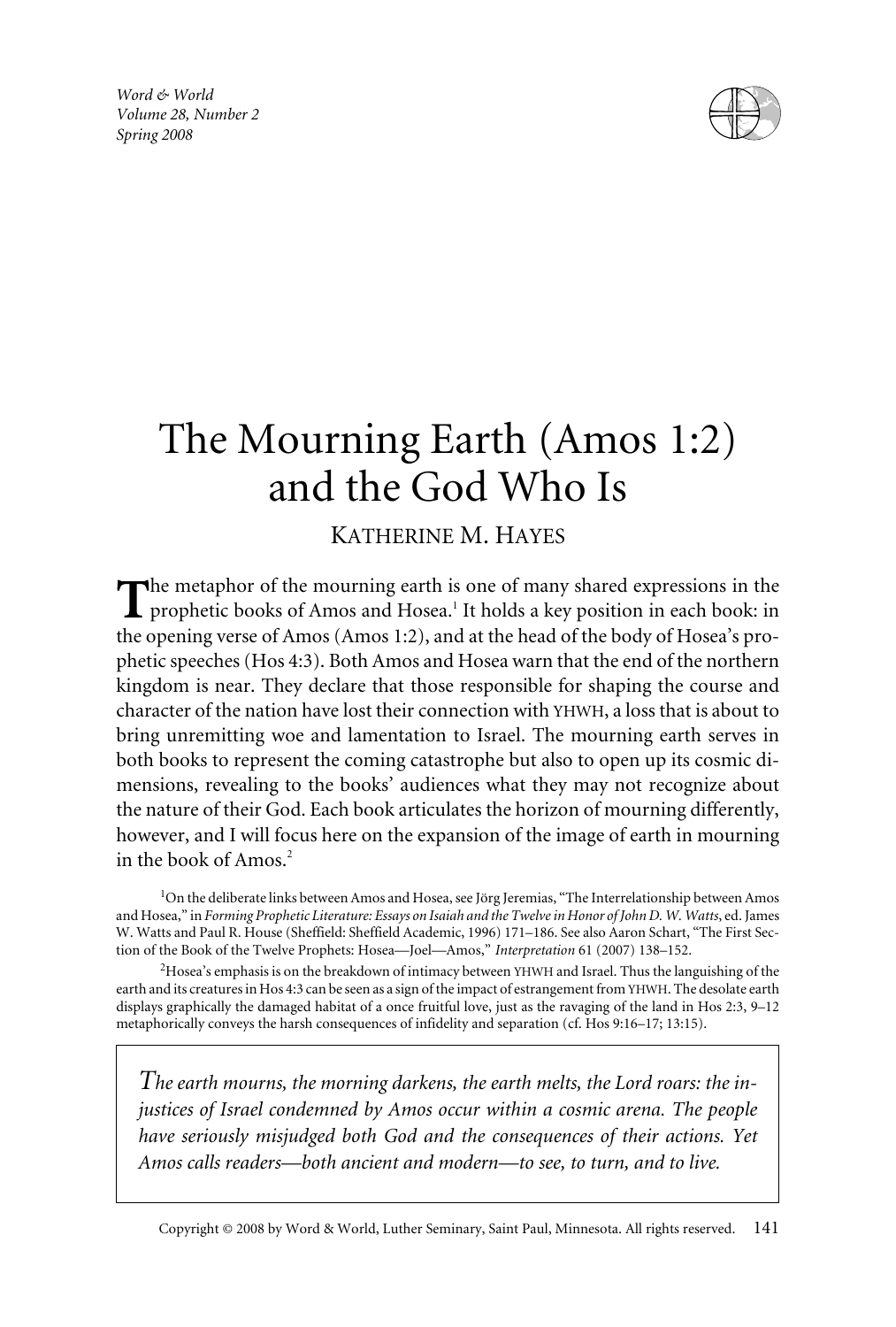Amos develops the cosmic dimension of the metaphor of earth mourning into a major theme. In the opening scene of Amos, this metaphor illustrates the cosmic reach of YHWH's voice (Amos 1:2). The initial impression created here is sustained by a series of short hymnic passages that praise the creative power of YHWH at key points throughout the book (Amos 4:13; 5:8–9; 9:5–6; cf. 8:8).<sup>3</sup> The implications of these recurrent proclamations of the essential nature of YHWH for Amos's overall concept of judgment is the subject of the following reflection.<sup>4</sup>

## **THE MOURNING EARTH: AMOS 1:2 AND 9:5–6**

And he said: The Lord roars from Zion, and utters his voice from Jerusalem; The pastures of the shepherds mourn, and the top of Carmel dries up. (Amos 1:2 RSV)

The Hebrew verb translated "mourn" here is  $\forall x$ , which is rendered as "wither" in the NRSV. With human subjects, however,  $\sum X$  means "mourn."<sup>5</sup> Its use with the "pastures of the shepherds" is metaphorical, and the aptness of this metaphor is brought out in the parallel phrase: "the top of Carmel dries up." The mourning of the land, in other words, is expressed as drought: the earth shrinks, loses its vegetative cover, and turns dry and dusty. These phenomena parallel human mourning rituals of fasting, bowing toward the ground, stripping of clothing and cutting of hair, sprinkling the body with dust.

> *"the focus on the land rather than on its cities and human inhabitants introduces a cosmic dimension to this forewarning of divine judgment"*

The dynamic sketched in Amos 1:2 is telling for the book of Amos as a whole. The drought of the fertile land is shown as an immediate response to the Lord's voice, which breaks out from Zion like the roar of a lion seeking prey. Lying behind these images are traditions of theophany, or the manifestation of the presence of YHWH, whose voice thunders in the storm and induces the earth to tremble and quake.<sup>6</sup> In Amos 1:2 the voice of YHWH withers the landscape. This premonition,

<sup>3</sup> On the connection between these passages and Amos 1:2, see Jörg Jeremias, *The Book of Amos: A Commentary* (Louisville: Westminster John Knox, 1998) 13–14.

<sup>&</sup>lt;sup>4</sup>In this discussion I will consider how the final composition of the book of Amos speaks to an audience. I assume that the book encompasses successive stages of composition and structuring.

<sup>5</sup> See Amos 8:8 and 9:5. See also the NRSV translation of  $\overleftrightarrow{2}$  as "mourn" in Jer 12:4, 23:10, where this verb is again paralleled with the verb "dry up."

<sup>6</sup> Cf., e.g., Job 37:1–4; Ps 18:13–15 (= 2 Sam 22:14–16); Ps 46:6; 68: 7–8, 33. For close parallels to Amos 1:2, see Joel 3:16; Jer 25:30.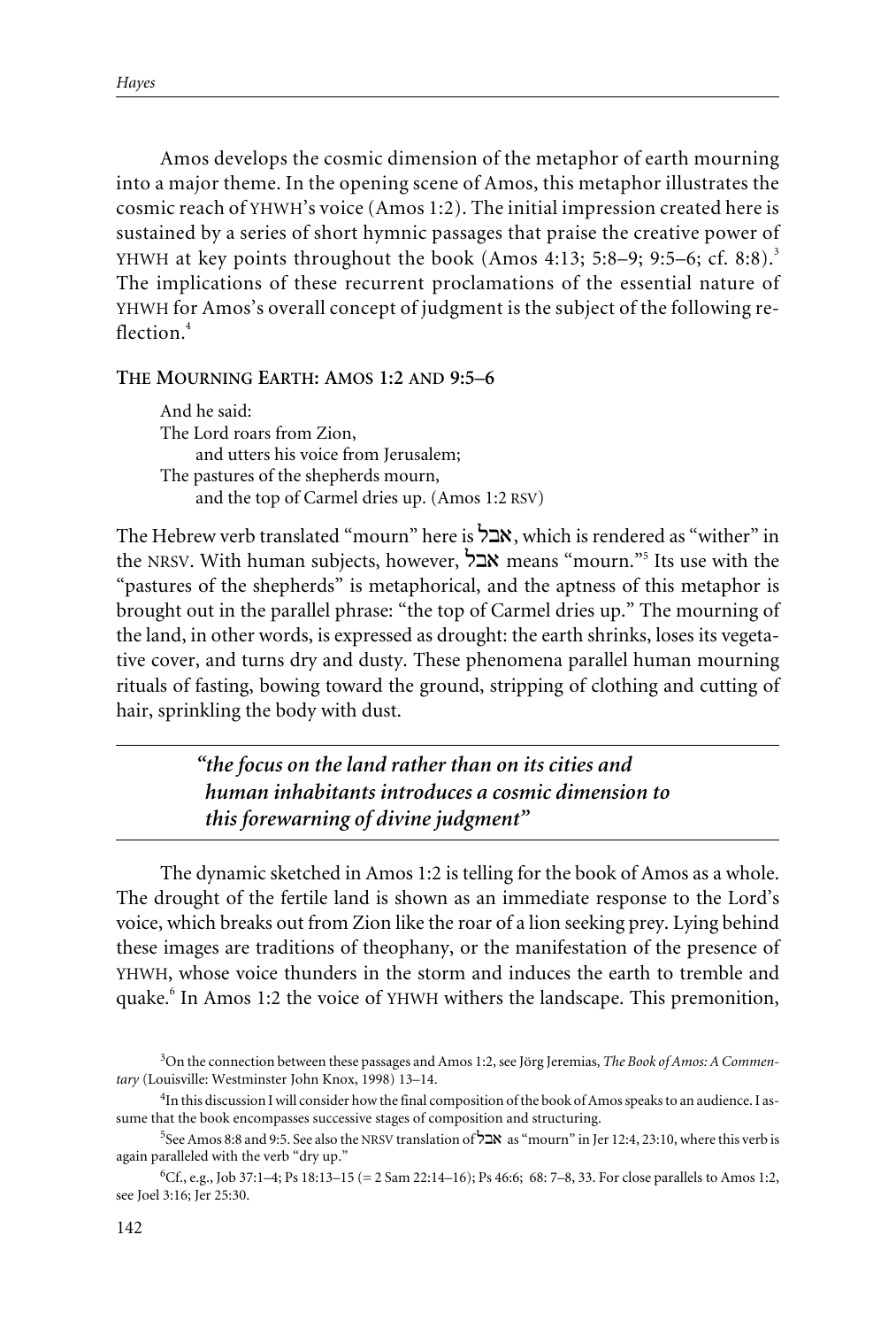not simply of a divine appearance but of a destructive force, sets the tone for what follows.<sup>7</sup>

The focus on the land rather than on its cities and human inhabitants introduces a cosmic dimension to this forewarning of divine judgment. The earth itself, represented by mountain and pastures, is bound up with what Israel has put at risk through its mistaken assumptions about God, which are exposed in the prophetic oracles that follow. A larger and more essential reality lies behind the apparent fruitfulness and prosperity of the northern kingdom, a reality that the voice of YHWH now brings forward.

The book of Amos begins with an alarming scene of natural devastation, and it draws to a close with similar images. Amos 9:1–6 conveys the culminating vision of Amos, in which the Lord appears in full, standing beside the altar and shaking the sanctuary (Amos 9:1).<sup>8</sup> It concludes with a summation of the transcendent power of YHWH:

| The Lord, GOD of hosts,                           |
|---------------------------------------------------|
| he who touches the earth and it melts,            |
| and all who live in it mourn,                     |
| and all of it rises like the Nile,                |
| and sinks again, like the Nile of Egypt;          |
| who builds his upper chambers in the heavens,     |
| and founds his vault upon the earth;              |
| who calls for the waters of the sea,              |
| and pours them out upon the surface of the earth— |
| the LORD is his name. $(Amos 9:5-6)$              |

In these verses both the earth and its people are stricken: the earth melts and undulates, and its inhabitants mourn. The mourning of the land in response to YHWH's roar in Amos 1:2 thus signals the comprehensive convulsion, grief, and inundation of the inhabited earth in response to the full appearance of YHWH.

## **AMOS'S PRAISE OF YHWH AS CREATOR**

Between the beginning and the end—and in fact at the center—of the book of Amos are two short hymnic passages that praise YHWH's cosmic activities (Amos 4:13 and 5:8–9). Along with 9:5–6, these passages have been characterized as doxologies of YHWH as creator.<sup>9</sup> They are associated with Amos 1:2 under the broad tradition of theophany. The announcement of the divine name in all three doxologies (e.g., "The LORD is his name" in Amos 9:6) is significant, since biblical accounts of theophanies often include pronouncements of

<sup>7</sup> On the implicit image of YHWH as a warrior intent on executing judgment, see Jeremias, *Book of Amos*, 13–14, and Shalom M. Paul, *Amos: A Commentary on the Book of Amos* (Minneapolis: Fortress, 1991) 38–42.

<sup>8</sup> The immediate reference here is probably to the altar of the sanctuary at Bethel. See Hans W. Wolff,*Joel and Amos: A Commentary on the Books of the Prophets Joel and Amos* (Philadelphia: Fortress, c 1977) 274.

<sup>9</sup> On the doxologies in Amos see, Wolff, *Joel and Amos*, 216–217, and Jeremias, *Book of Amos*, 76–79.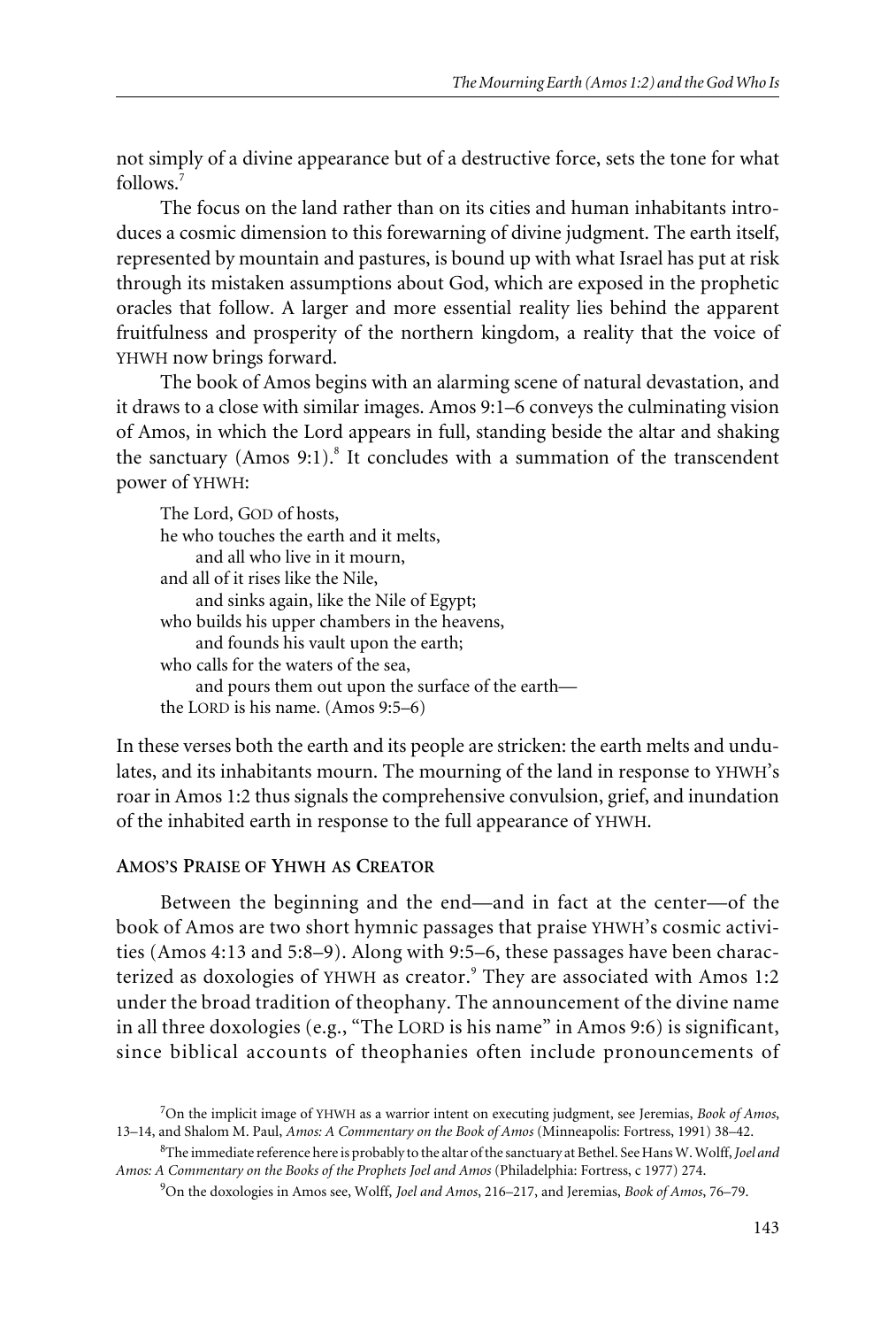the name of YHWH (Exod 3:14, 6:2, 20:1–2, 33:19, 34:5; see also Gen 26:24, 28:13).

Because of the interrelationships between these passages, the book of Amos can be seen as structured around glimpses of divine activity in creation.<sup>10</sup> In an interpretative era when exegetes focused on distinguishing original prophetic speeches from redactional additions, the doxologies were often discussed, apart from their contexts, as later compositional flourishes. Since, however, these passages appear in significant positions in the book as a whole, it is important to relate them to their contexts in Amos and to reflect on how they expand the opening image of the book.

### **THE HYMNIC DOXOLOGY OF AMOS 4:13**

If Amos 1:2 sounds an opening note, warning Israel of disaster on a cosmic scale, Amos 4:13 follows a backward look at the indifference of Israel to a series of divine communications (4:6–11). YHWH has brought famine, drought, blight and disease, and even destruction reminiscent of Sodom and Gomorrah to Israel. Yet the Israelites have not turned, or returned, to God. They have kept their distance. In Amos 4:12 the survivors of these disasters are summoned to prepare to "meet" their God.

The Hebrew verb translated here "prepare" (כוּן) is used elsewhere in the Old Testament both in contexts of sacral preparation and of battle.<sup>11</sup> In Exod 19:11-19 it occurs in conjunction with the verb "to meet" in the classic portrayal of theophany at Mt. Sinai, in which God's appearance is both highly sacred and dangerously powerful, though ultimately beneficent (Exod 19:3–6). The repetition in Amos 4:12—"Therefore thus I will do to you, O Israel; because I will do this to you, prepare to meet your God"—heightens the dual sense of encounter and reckoning. It alerts the prophetic audience to expect something greater than simply the agent of misfortunes envisioned in Amos 4:6–11: God in the fullness of divine being.

Amos 4:13 then opens out into hymnic praise of this God. The phrase, "For lo," intimates an actual meeting, yet YHWH is introduced first not by name, but by an illustration of who he is:

For lo, the one who forms the mountains, creates the wind, reveals his thoughts to mortals, makes the morning darkness, and treads on the heights of the earth the LORD, the God of hosts is his name!

Only in relation to the divine being is the divine name proclaimed. In turn, the divine name and title reflect the divine being.

<sup>10</sup>Cf. Jeremias, *Book of Amos*, 8.

<sup>11</sup>Walter Brueggemann, "Amos IV 4–13 and Israel's Covenant Worship," *Vetus Testamentum* 15 (1965) 1–15.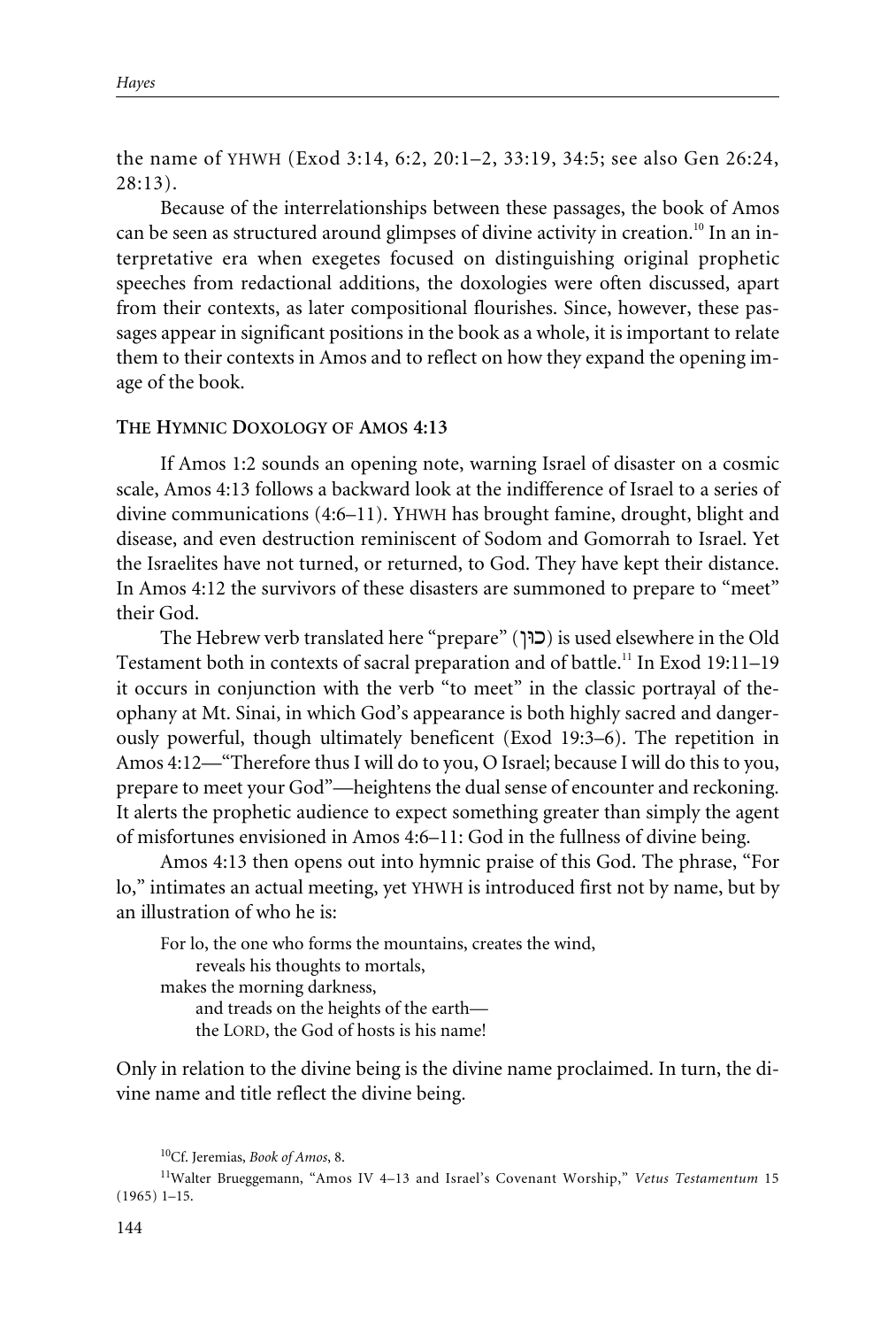The epithet "God of hosts" is a variant of the more common, "of hosts," which identifies YHWH as creator of heavenly lights and forces and ruler over a company of celestial beings (Ps 148:1–6; Gen 2:1 [RSV]; Ps 89:5–12; 1 Kings 22:19) and as commander of heavenly and earthly armies (1 Sam 17:45; Josh 5:14–15). These divine roles converge. YHWH enlists the heavenly hosts in warfare (Josh 10:12–14; Judg 5:19–20), but they also serve as celestial beings that surround and serve him (Ps 103:19-22).<sup>12</sup>

> *"Amos indicts Israel for consistently failing to recognize YHWH for who he is: the one who creates, transforms, and transcends the essential reality on which all other realities are founded"*

Since Amos 4:13 follows a sequence of accusations against Israel, the epithet "God of hosts" here carries associations of YHWH in a kingly role as executor of justice (and warrior). But images of YHWH's creative acts and cosmic reach predominate in the verse itself. There are no explicit references to judgment upon Israel's failures in this depiction of the God with whom Israel must reckon.<sup>13</sup> Amos 4:6–11 indicts Israel for consistently failing to turn or return to God, and 4:13 suggests that this omission is related to a failure to recognize YHWH for who he is: the one who creates, transforms, and transcends the essential reality on which all other realities are founded.

The language of the last pair of divine attributes (Amos 4:13b) admits the nuance of judgment: Israel's God is the one who darkens morning and treads upon the high places of the earth. Morning becomes dark naturally through the divinely ordered alternation of night and day. Yet the association of darkness with death is evoked in the context of the woes listed in Amos 4:6–11. The image of treading on the heights of the earth illustrates God's cosmic dimensions but may also suggest YHWH's dominance over the high places of the illegitimate cult.<sup>14</sup>

Overall, however, Amos 4:13 highlights God's activities as creator. Since it forms a conclusion to the catalogue of Israel's indifference to YHWH in Amos 4:6–11, it suggests that the failure of the Israelites to recognize their God as active creator is of primary importance. The claim that YHWH "reveals his thoughts to mortals" in Amos 4:13a offers specific grounds for a confrontation. YHWH does not keep to himself who he is. So why does Israel not attend and respond to its God?<sup>15</sup> In Amos 4:6–11, YHWH's self-communication is evident in nonverbal phenomena like the withholding of rain or the fall of great cities. These should convey

<sup>12</sup>Choon-Leong Seow, "Hosts, Lord of,"*Anchor Bible Dictionary* (New York: Doubleday, 1992) 3:304–307. 13Jeremias, *Book of Amos*, 76.

<sup>14</sup>Particularly—in Amos—Bethel. See Wolff, *Joel and Amos*, 224. Cf. Mic 1:3.

<sup>15</sup>Cf. Amos 3:7.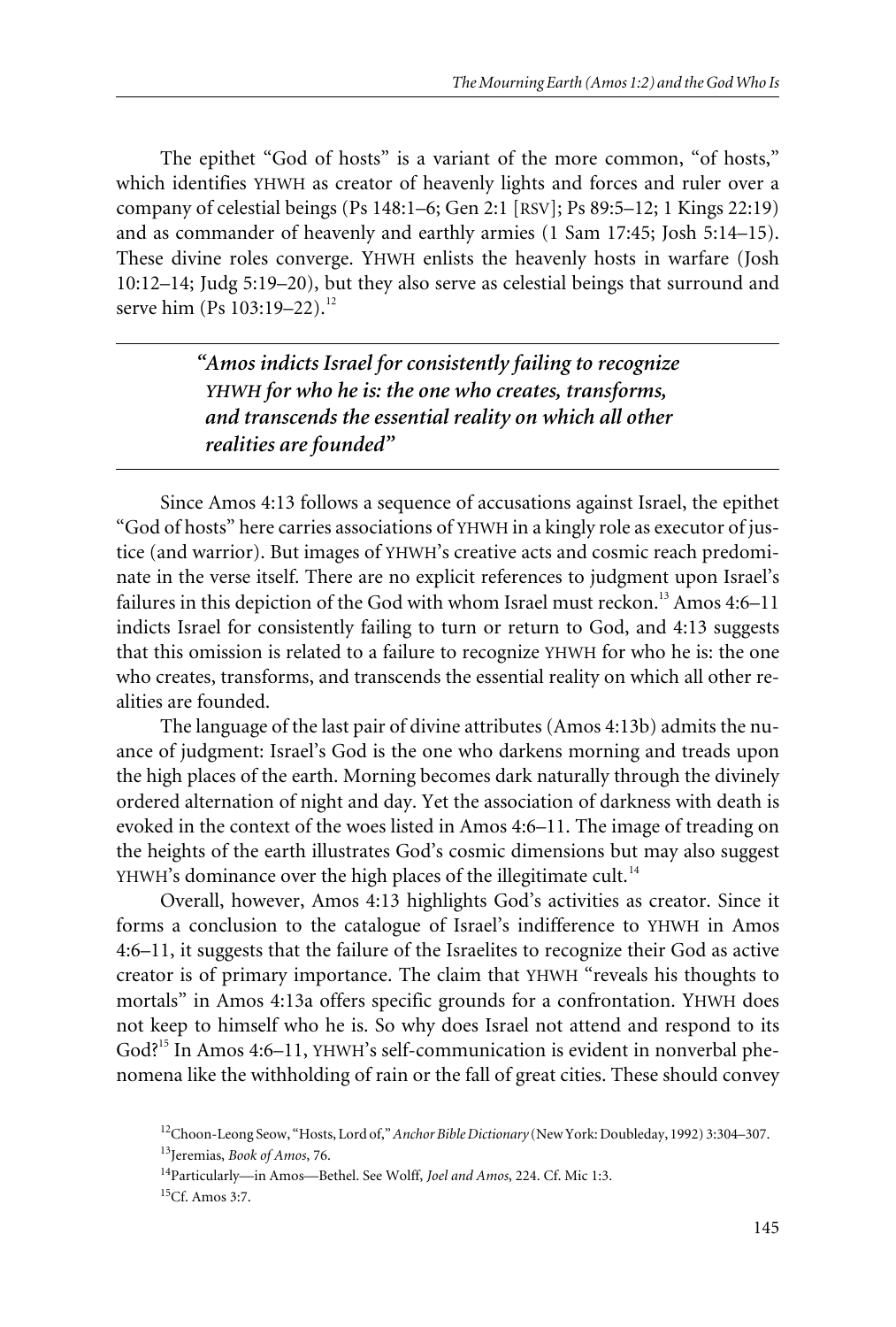to the Israelites that the parameters of their self-conceived world do not necessarily match those of the reality formed by the cosmic movements of God.

#### **THE HYMNIC DOXOLOGY OF AMOS 5:8–9**

Amos 5:8–9 is another hymnic fragment placed at the center of the book:

The one who made the Pleiades and Orion, and turns deep darkness into the morning, and darkens the day into night, who calls for the waters of the sea, and pours them out on the surface of the earth, the LORD is his name, who makes destruction flash out against the strong, so that destruction comes upon the fortress.

At first glance this passage does not follow directly from what immediately precedes it, but a closer look at the larger context of Amos 5:1–17 reveals a carefully constructed composition within which 5:8–9 forms the "hymnic core."16 A sequence of themes leads up to Amos 5:8–9 and is repeated in reverse order after it: (1) the warning of lamentation and death (Amos 5:1–13, 16–17); (2) the appeal to seek the Lord and live (Amos 5:4–6, 14–15); and (3) the accusation of the perversion of justice (Amos 5:7, 10–13). Together these themes create a context of judgment in which hymnic praise of God's creative activity holds the center (Amos 5:8–9).

*"the abstract categories of justice and righteousness resonate with the fundamental elements of heaven and earth, implying a relationship between human and cosmic order"*

The cosmic images of Amos 5:8–9, like those of Amos 1:2 and 4:13, lift one's sight to a larger reality. The territory of the house of Israel (Amos 5:1, 4), the house of Joseph (Amos 5:6), and the false sanctuaries of Bethel, Gilgal, and Beersheba (Amos 5:5) gives way to the domain of the constellations, the rising and setting of the sun, and the measureless movements of sea and storm (5:8). The sudden contrast is perhaps intended to convey how removed this divine reality has become from the consciousness of the Israelites. There is no obvious transition between Amos 5:6–7, with its condemnation of those that "turn justice to wormwood and bring righteousness to the ground," and the beginning of the hymnic praise of YHWH in 5:8.

There are subtle interconnections, however. Amos urges Israel to "seek YHWH" in 5:6, and the nature of YHWH is revealed in 5:8–9.<sup>17</sup> The same participle (from the verb "to turn over"—Eph) is used to represent the perversion of justice

<sup>16</sup>Jeremias, *Book of Amos*, 84.

 $17$ This use of participles is characteristic of all the hymnic fragments in Amos.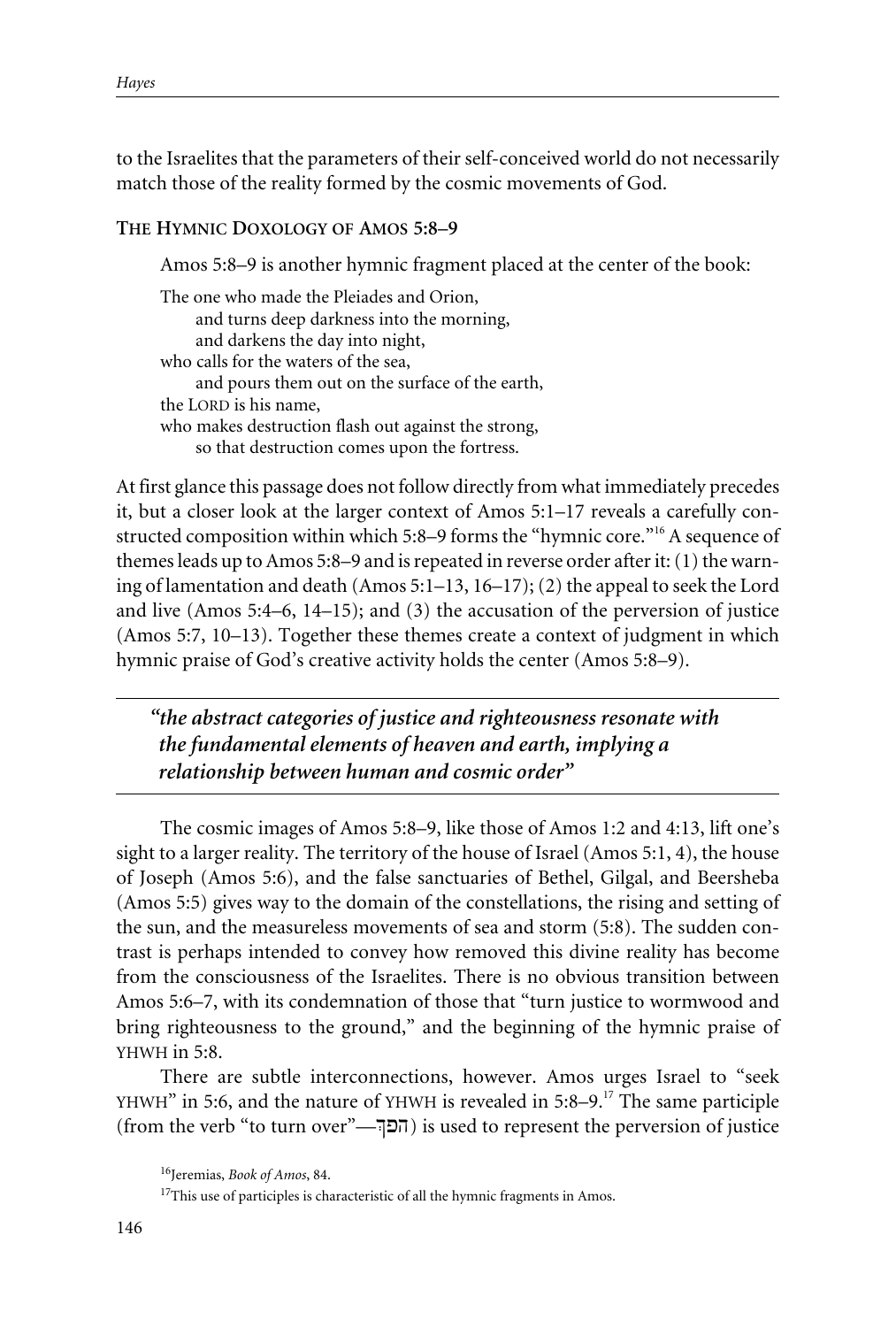by the Israelites in Amos 5:7 and the turning of darkness to morning by YHWH in 5:8a. The abstract categories of justice and righteousness in Amos 5:7 resonate with the fundamental elements of heaven and earth named in 5:8, implying a relationship between human and cosmic order (cf. Ps 89:8–18). This relationship is borne out in the concluding verse of the hymn (Amos 5:9), which turns back towards the human sphere: the destruction of the strong and their fortresses.

The resumption of accusations against Israel in greater detail in Amos 5:10–13 (again in participial form in 5:12b) gives sharper definition to "the strong" whom the hymn declares YHWH can overpower. They are those who trample on the poor, harass the innocent, take bribes, and push those in need away from any redress.

In these ways Amos 5:8–9 is connected with the announcement of woe and lamentation for Israel that is developed in Amos 5:1–17 as a whole. Yet the language and tone of Amos 5:8–9 go far beyond a simple warning of divine judgment and its divine executor. What is attributed to YHWH first in Amos 5:8 is the making of constellations that structure the night and mark the flow of time (Gen 1:14–15). This is an act of primordial creation, and it is described in the Hebrew of Amos 5:8 in the past tense. Within this fundamental order, YHWH continually transforms darkness into morning (here begins the use of present participles) and, correspondingly, darkens day into night. These two activities counterbalance each other. Judgment is not predominant in the first part of Amos 5:8.

The divine summoning of the waters of the sea to pour out on the earth in the second part of Amos 5:8 has been interpreted as both threatening and beneficial. The first impression may be that of a devastating storm or flood, with associations of judgment that are developed in the final hymnic passage in Amos 9:5–6, where this motif recurs.<sup>18</sup> The counterposing divine movements in the first part of Amos 5:8, however, allow a place in the second part of the verse for the image of rainbearing winds from the sea that water the land.<sup>19</sup> The implicit joining of destructive and generative activity again widens the scope of the verse beyond judgment.

The evocation of wide-ranging, even contrasting cosmic movements in Amos 5:8 leads up to the introduction of YHWH, whose name is revealed here in its simplest, most essential form: "YHWH is his name."<sup>20</sup> The continual alteration of present realities within a fundamental primordial order shows who YHWH is, and this is the framework within which the destruction of the strong in Amos 5:9 is presented. Their fortresses cannot isolate them from the changing patterns of YHWH's activity in the creation he has ordered. $^{21}$ 

20The epithet "God of hosts" occurs in Amos 5:14, 15, and 16.

<sup>18</sup>Jeremias, *Book of Amos*, 91; James L. Crenshaw, *Hymnic Affirmation of Divine Justice* (Missoula, MT: Scholars, 1975) 128.

<sup>19</sup>James L. Mays, *Amos: A Commentary* (Philadelphia: Westminster, 1969) 95, and Paul, *Amos*, 168–169 n. 99, favor this reading. Wolff, *Joel and Amos*, 241 n. 93, notes the ambiguity of the reference here.

 ${}^{21}$ Cf. Job 9:4–12.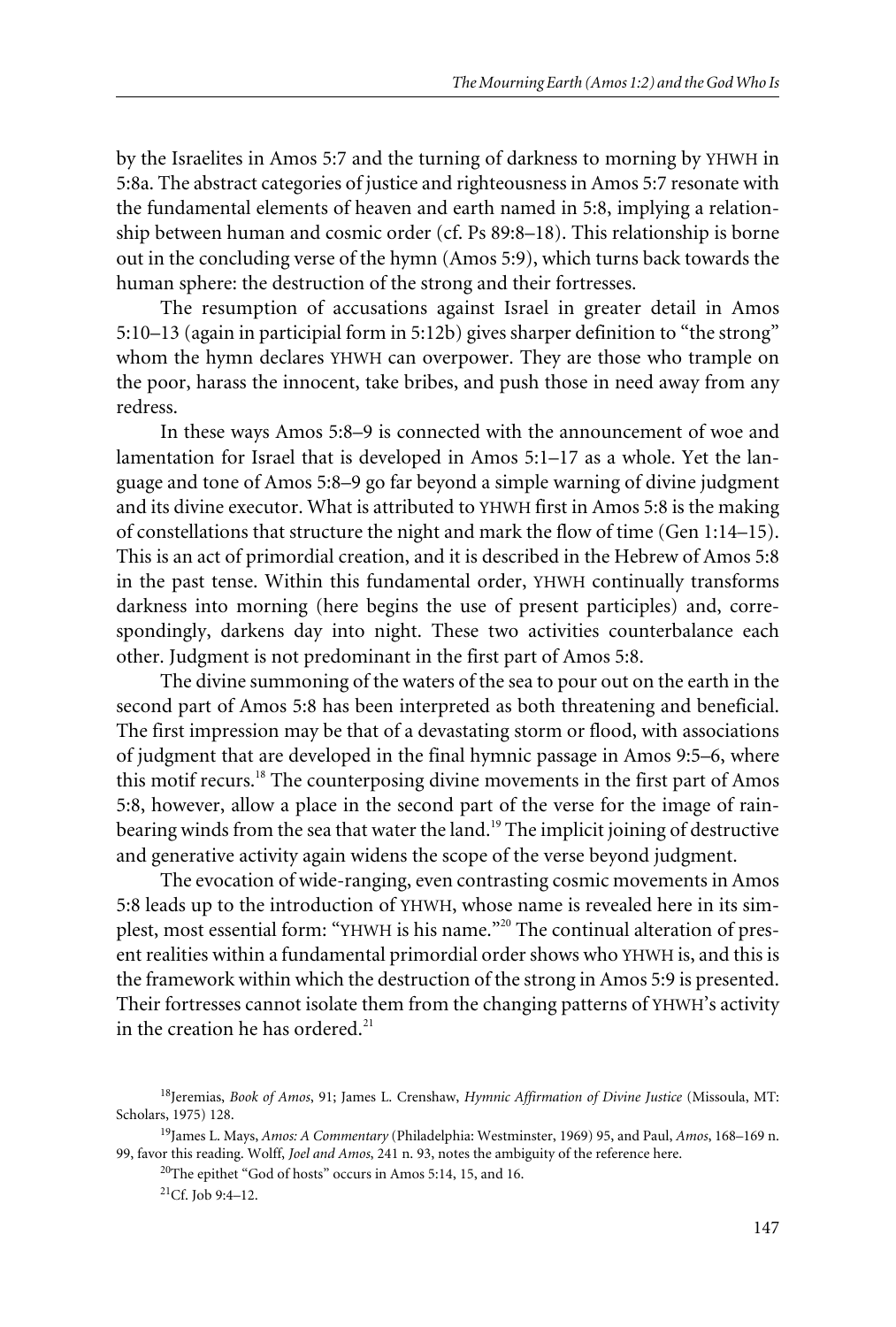#### **AT THE CORE OF JUDGMENT**

Standing at the center of the book of Amos, Amos 4:13 and 5:8–9 offer a glimpse of the cosmic arena in which YHWH forms and creates, transforms, treads, calls, and pours out continually. These hymnic pieces may seem to intrude like "meteor-like material witnesses of another world, $"^{22}$  but in doing so they enlarge the frame of reference for Israel's current state. They place the images of universal mourning that begin (Amos 1:2) and close (Amos 9:5–6) the book within a fuller vision of YHWH, God of hosts. In the realm of this God, what strikes human senses as a sudden rupturing of the order on which life depends is part of a larger reality in which light transmutes into dark, just as dark changes to light; in which mountains in their massive solidity and wind with its powerful fluctuations are created together; in which the constellations mark the heavens even as waters engulf the earth. It is within this ever-shifting spectrum of cosmic activity that destruction can erupt upon the strong and their strongholds. $^{23}$ 

> *"the accusations raised against the kingdom of Israel throughout the book of Amos give a sense of how the Israelites have misread their God"*

Yet the destiny of Israel is not wholly beyond human comprehension, since YHWH reveals his thoughts continually (Amos 4:13). Those who fail to turn towards and attend to YHWH (4:6–11) must meet their God unprepared (4:12). Nor are Israel's circumstances beyond human choice. Those who overturn justice and righteousness (Amos 5:7) are invited to live by acknowledging the God who seeks these qualities above all other signs of acknowledgment (Amos 5:14–15, 24; see also Ps 97). Hovering around that choice, however, is the prospect of human lamentation and wailing (Amos 5:1–2, 16–17).

The accusations raised against the kingdom of Israel throughout the book of Amos give a sense of how the Israelites have misread their God. By abusing the helpless, the nation has "profaned" God's "holy name" (Amos 2:7). They have flouted the divine presence by reveling in profits taken at the expense of the poor at religious sites of their own choosing (Amos 2:8). They have suppressed the prophets and nazirites raised up by YHWH as witnesses to his presence (Amos 2:11–12). Their expressions of allegiance to YHWH are wholly inappropriate (Amos 5:21), since their rituals are disengaged from the practice of justice (Amos 5:24). These religious observances have at the same time been perfunctory and begrudging (Amos 8:5). It would seem that the Israelites have minimized YHWH, refusing to recognize the divine reality that encompasses the world they have constructed.

<sup>22</sup>Erhard S. Gerstenberger, "Psalms in the Book of the Twelve: How Misplaced are They?" in *Thematic Threads in the Book of the Twelve* (Berlin: Walter de Gruyter, 2003) 82.

<sup>23</sup>Cf. Jeremias, *Book of Amos*, 77.